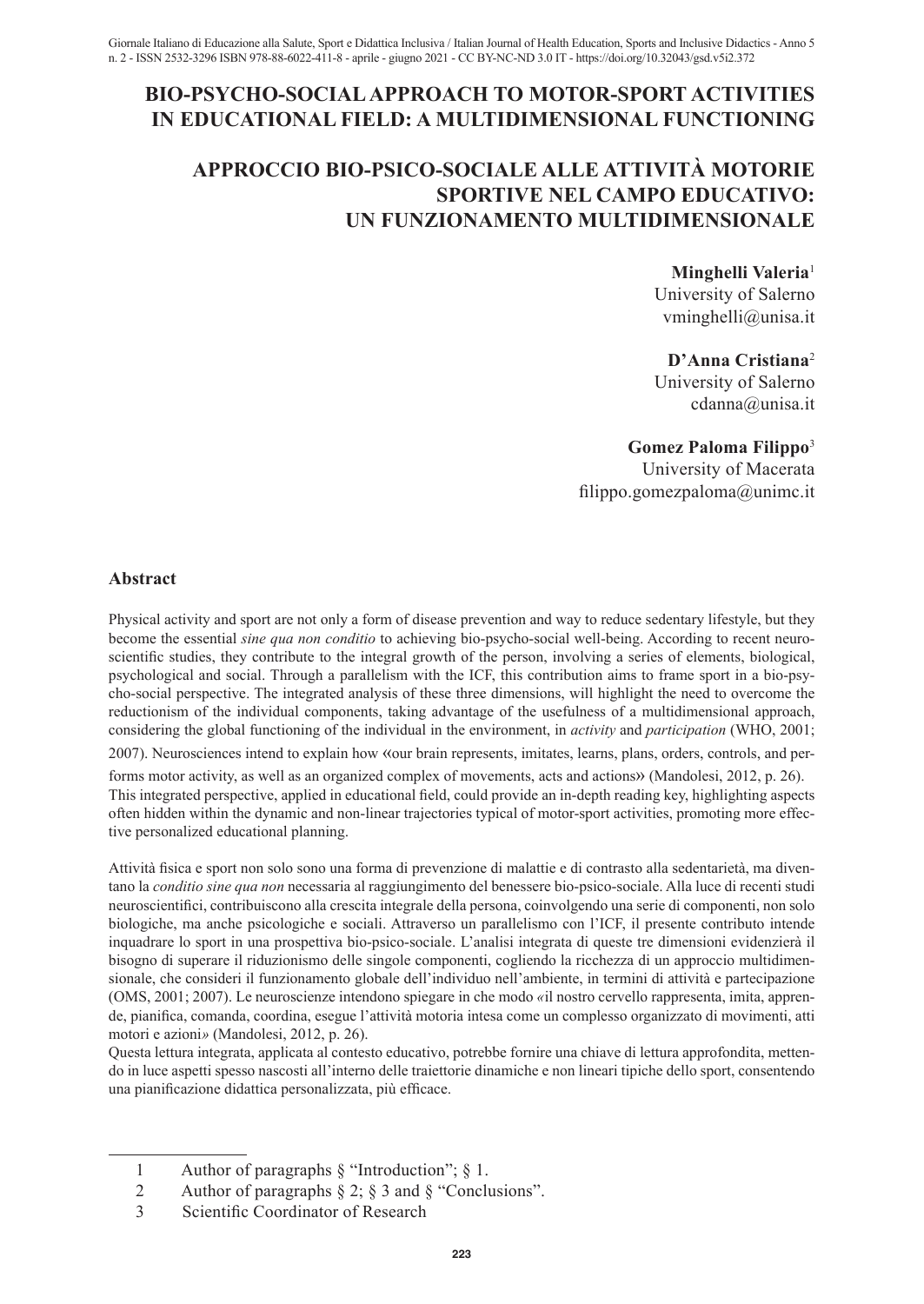#### **Keywords**

ICF, inclusion, motor-sport activities, multidimensional approach, inclusive didactics ICF, inclusione, attività motorio-sportive, approccio multidimensionale, didattica inclusiva

### **Introduction**

Motor-sports activities, integrated into the lifestyle of each individual, can be a useful tool for preventing difficulties, treating pathological situations and to contrast sedentary behaviour. In a holistic perspective, they promote the integrated development of the individual, physical, emotional, intellectual, social and productive capital of the person (Bailey et al., 2013), representing a powerful means to promote the achievement of *bio-psycho-social well-being* (WHO, 2016) and the ability to *self-determination*, in the longitudinal perspective of the personal *Life Project* (Schalock & Verdugo Alonso, 2002; Giaconi, 2015; Moliterni et al., 2018).

The neuroscientific studies and the more recent perspective of the Embodied Cognition, in confirming the overcoming of the mind/body dichotomy, place the latter at the base of constructs such as cognitive development, psychophysical well-being, development of *social skills* (Gomez Paloma, 2004; Isidori, 2010; Cavill et al. 2010; MIUR, 2012; Moliterni, 2012; Casolo, 2011; Pesce et al., 2015).

The national and international documents, for years, according to the scientific literature, pay particular attention to the role of corporeality and emotions considered essential elements, instruments, and objects of the process of psychophysical development of the individual. The legislation places motor-sports activities at the center of the educational debate, describing Physical Education as a *hinge discipline* (MIUR, 2018), linking its constructs to those of health, psychophysical well-being, but also to those of involvement, motivation, participation, cognitive drive (Bailey, 2006; Bangsbo et al., 2016), with the explicit invitation addressed to formal and informal educational communities to reaffirm their potential in the design of activities.

The *Copenhagen Consensus Conference* (Bangsbo et al., 2016), in defining the priorities and objectives of educational strategies and implementation of physical/recreational/sports activity in children and young people (6-18 years), stated the shared agreement by the world of scientific research on the effects of physical activity on physical fitness, health, cognitive functioning, involvement, motivation, psychological well-being and social inclusion. Education to health is, therefore, an essential task required for educational institutions, first of all the school, which can and should contribute to increasing people's ability to control and make decisions about aspects affecting their health and more generally their self-determination process, in line with the priorities identified by the *World Health Organization* (2015).

The prolonged pandemic situation has led to a surreal suspension of all motor-sports activities that, until now, were an essential element of the daily organization of many children, adolescents or adults, that in school and out-of-school hours, lived a series of physical experiences structured or not in various formal and non-formal contexts. The incipit of one of the documents originating from the recent initiative *"Fit for Life"* which reads «Sports and physical activity are central to health, as COVID so cruelly Illustrated» (UNESCO, 2021) is concise and significant. In the light of the new evidence emerging from this suspension (Danton et al., 2020; Ford et al., 2021), the debate about *Quality Physical Education, QPE*, has been renewed (McLennan & Thompson, 2015).

On the same resilient matrix, in this suspension, the idea of laying the foundations to relaunch the potential of motor-sports activities also in the light of the new considerations born in an inclusive context, in a terminological parallelism, conceptual and programmatic, with another construct that is the subject of the national educational debate: the paradigm of the *International Classification of Functioning, ICF* (WHO, 2001; 2007).

The conceptual approach of the *ICF-CY, International Classification of functioning, Chil-*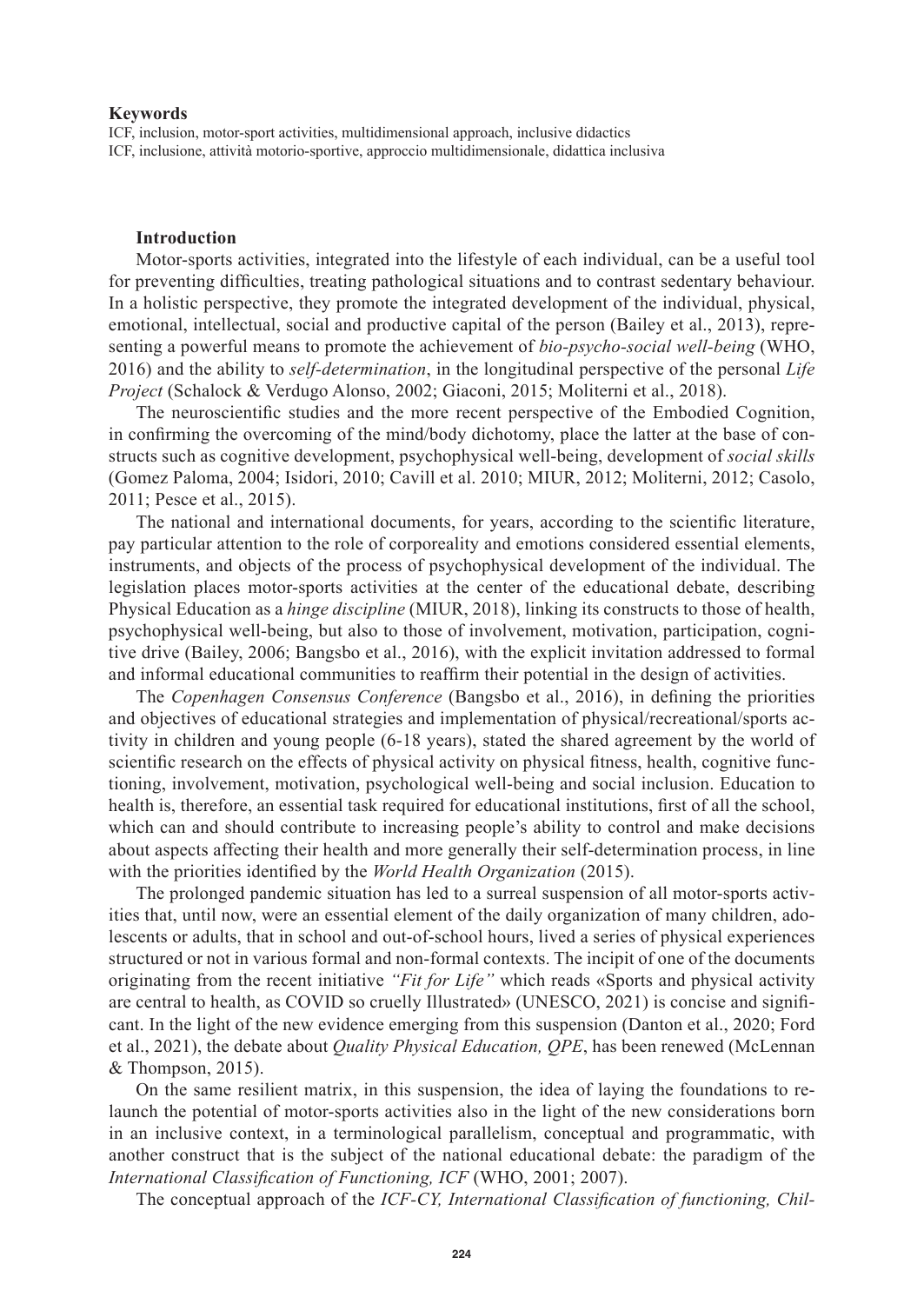*dren & Youth Version* (2007) «considers the person as a whole, in a bio-psycho-social perspective. Relying on the profile of functioning and the context analysis» allowing to disregard the typical foreclosures, with an exclusive reference to pupils with *Special Educational Needs, SEN*» (Moliterni et al., 2018). Concurrently the recent publication of the *Decree of 29 December 2020*, which has made peremptory and above all concrete the declination of the ICF in the educational field, it is particularly useful to reflect on how classification is constituted as a tool, not only of inclusion, but also of promoting the bio-psycho-social well-being of individuals, all of them, regardless of their state of health.

Considered bearer of the same constructs described with regard to motor sports activities, the classification, presents multiple elements of overlap with the latter, one of them is the attribution of centrality to the components of *activity and participation* and to the *contextual variables* (WHO, 2001; 2007) which, analyzed and described in this contribution, promotes different reflections on a shared educational planning.

The aim of this contribution is, therefore, to outline within this parallelism a multidimensional approach in the designing of motor-sports activities according to the ICF perspective, in order to pursue for the subject, the integral development principles of the person, health, self-determination, self-effectiveness in view of the achievement of personal bio-psycho-social well-being.

## **1. The bio-psycho-social perspective of the ICF and motor-sports activities**

The ICF, which promotes the adoption of a shared language between the various fields of inclusion, has become part of the international inclusive scenario since 2001 requiring many regulatory measures to define the application possibilities, elements of peremptoriness and recommendations, (D.Lgs. 66/2017; D.Lgs. 96/2019; MI, MEF, 2020) all aimed at promoting an implementation of the instrument and a declination of the approach, effective and possible. However, 20 years after its appearance, the classification is difficult to be declined in the educational field (Damiani & Gomez Paloma, 2019), also appears very limited in evaluation practices (Hollenvegher, 2009; Chiappetta Cajola, 2015).

This underlines the peculiar complexity of an instrument, which is not only such, but also becomes a revolutionary paradigm in the approach to inclusion, promoting the observation of the *individual functioning*, through a shared language and making central the components of *activity and participation* and *environmental and personal factors* (Chiappetta Cajola, 2020). Within this new approach, contextual variables become, in fact, able to significantly affect the evolution of disability and functioning, as *barriers* or *facilitators* of the process of development and *self-determination* in the life perspective of each individual.

However, in the last ten years, the ICF-CY has been receiving more attention in educational research and studies (WHO, 2006; Borgnolo et al. 2009; Ianes & Cramerotti, 2011; Moretti et al. 2012; Chiappetta Cajola, 2012; 2015; Cottini, 2017). Dario Ianes (2013) argues so about the *functioning*: *«*According to the World Health Organization, health is not absence of disease, but bio-psycho-social well-being, full realization of its potential, of its own capability*»* (Sen, 2011).

Here lies much of the "meaning" that this work intends to bring out, that is the possibility of finding, in a recursive path, the parallels resulting from the comparison between the "intentions" underlying the international certification document (WHO, 2001; 2007) and those based on the educational principles of motor-sports activities, in order to implement the potential of one and the other approach, in terms of development and inclusion.

In a provocative way, but extremely likely way, it is possible to say that, discussing about the two themes, sometimes the plans of argumentation are confused in a transposition/overlap of terms, practices and reflections.

The motor-sports activities, although designed for everyone, require the teacher to structure interventions that take into account the individual level of each student and his specific skills. It is equally well known that within the inclusion construct, individualization and personalization retain their feature of inclusion guarantors only if thought for everyone. Exploiting these con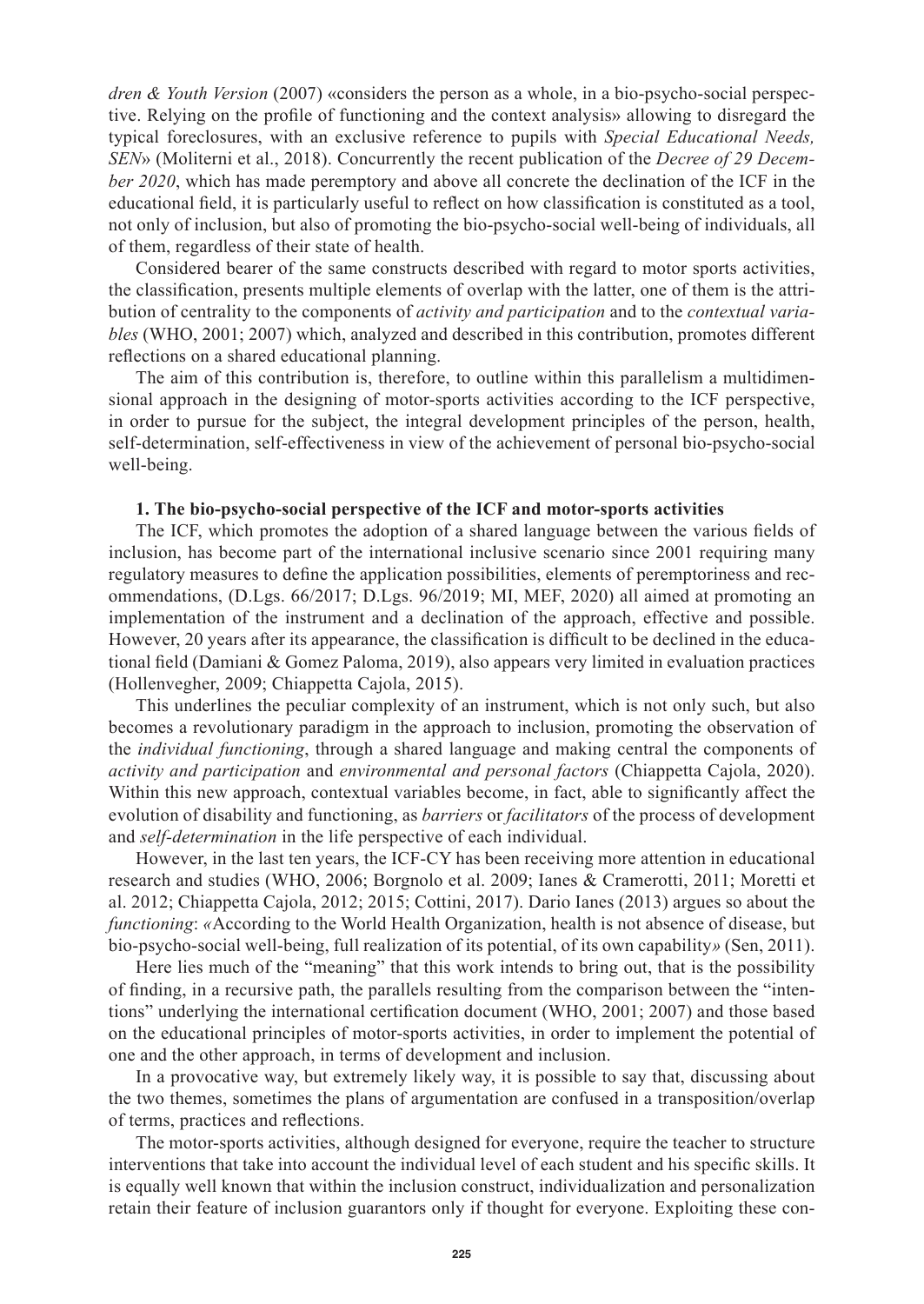structs and educational and training projects determined only for people with disabilities, would defeat the very principle for which the ICF was born.

Parallelism continues to consider the centrality of teacher training, both in the motor-sports and in the ICF evaluation contexts, which must be knowledgeable and critical programmer of targeted interventions and progressive adjustments of contextual variables, according to *emerging skills*, even in conditions of disability (Gison et al. 2015), expression of the respective *zone of proximal development* (Vygotskij, 1979). Therefore, it is possible and fundamental to think about the structuring of learning situations and contexts that consider as essential dimensions the personal level of *activity and participation* within a structured physical and social context *ad hoc*, as elements able to "make a difference" in the personal *bio-psycho-social well-being.*

Continuing the discussion on these last dimensions it is known how the *social participation*, another pillar of the ICF language, is in clear continuity on the role that motor-sports activities play in encouraging the development of different intellectual forms (Gomez Paloma, 2004) first among all *interpersonal and intra-personal intelligences* (Gardner, 2005). In motor-sports practices, corporeality enters into a direct *intrapersonal dialogue* (Moliterni et al. 2018) and constantly "tuned" with the bodies of others, in a continuous reciprocal redefinition, of which the subjects involved become progressively more aware. In this case it is also evident the close connection between the social competences, stimulated by real continuous tasks, which, stressed in situations of "training", both in the rehabilitative practices and in those motor-sports, aim to be generalized, in the transfer process, in real life contexts, pursuing and activating the process of self-determination.

Already discussed the level of transversality of the approaches, about the Physical Education (PE) as *hinge discipline* and the ICF as an observation tool designed for everyone. It remains to be described the shared characteristic of longitudinality for which both approaches pursue the objectives, proper to the perspective of *Life Long Learning* (LLL, 2010), of *bio-psycho-social well-being, self-determination and quality of life*. In this longitudinal perspective, we started from an apparently immediate reflection, but not so obvious in the educational practices, about the *psychomotor practice* (Aucouturier, 2007) that for the age group 0-7 years, in the rehabilitation and educational field, shows all its potential in tying the constructs of physical activity to those of integral child development and inclusion, contributing significantly to corroborate the scientific literature supporting the role of the body in the process of child growth and development, in terms of *functioning, activity and participation.*

The practice, in fact, is not only a tool for rehabilitative and educational intervention, but also as a valuable opportunity for observation in a structured context in which spontaneously emerges all the holistic authenticity of the child. Hence the idea of continuing to consider the centrality of the body and motor-sports activities in the educational field, as privileged tools of multidimensional observation of the child and contextual factors, to promote the design of effective learning environments aimed at development and inclusion, across all evolutionary dimensions (MI, MEF, 2020) and longitudinally in successive levels of education.

### **2. ICF as a multidimensional approach in inclusive educational design**

The concept of the "expendability" of the ICF instrument is corroborated, in scientific literature by different and interesting uses. Recently the bio-psycho-social model was used for the study of behavior regarding participation in physical, motor-sports activities; a multidimensional phenomenon (Hummel et al., 2016; Munz & Thiel, 2018) that fits well through this perspective able to grasp the complex interaction between biological, psychological, and social factors that act and determine the behavior of the person.

There have been many studies undertaken in recent years, from which emerges a broad consensus in confirming the high potential of participation in physical activity on the general health of the subject for its positive bio-psycho-social effects based on scientific evidence: from the prevention of diseases of the muscular apparatus-skeletal (Bergman, 2007), to those on the cardiovascular system (Cavill et al., 2010); the psychological effects, such as the reduction of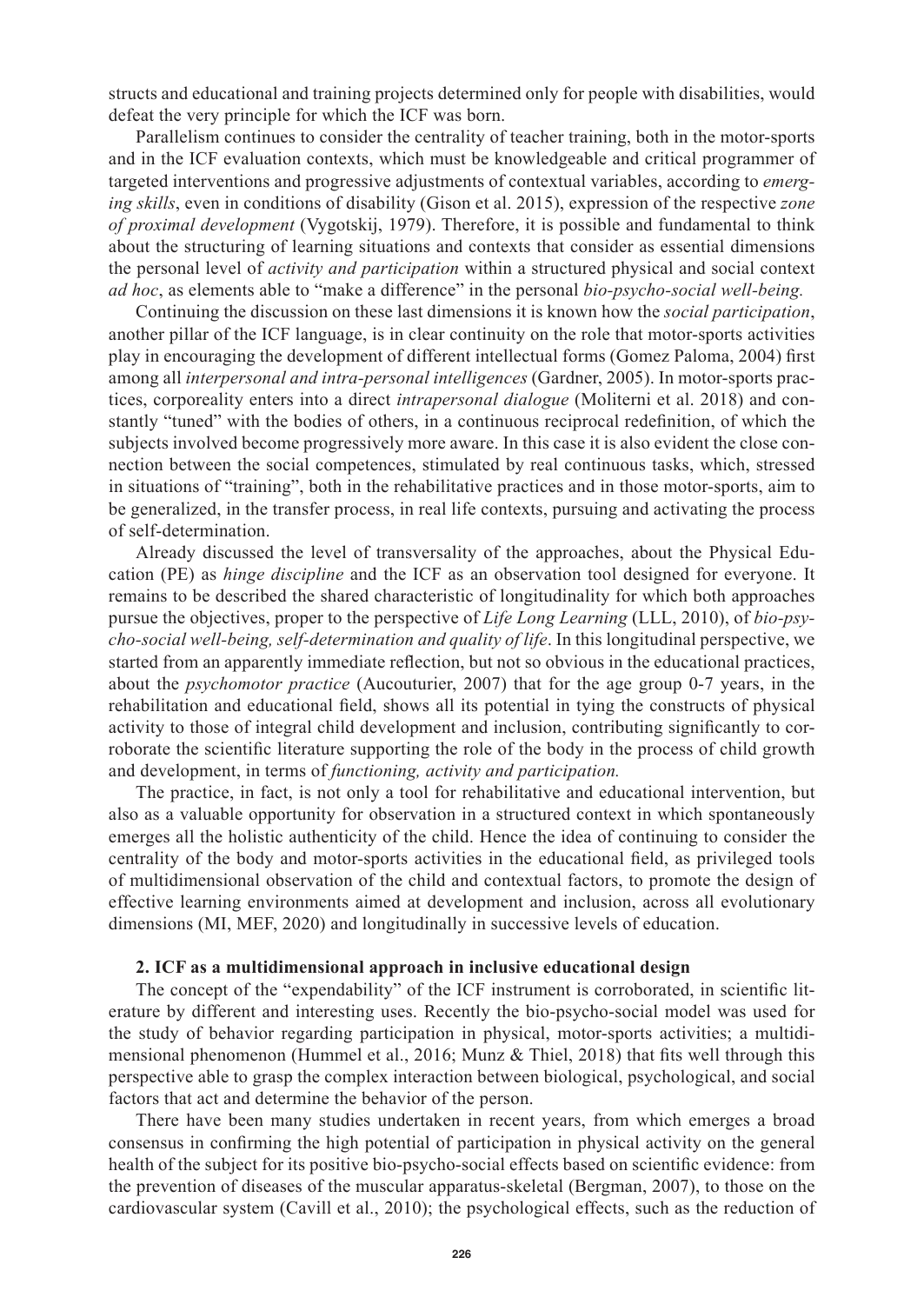depression or the increase of self-esteem to social benefits, improvement of collaborative skills and social interaction (Thiel et al., 2013).

A 2020 review develops a comparative study on the different theoretical and conceptual frameworks implemented for the analysis of the behavior of physical activity through the bio-psycho-social perspective, discussing and identifying the key issues on which to focus for the design of quality interventions aimed at health promotion and disease prevention (John et al., 2020). The study highlights the positive effects and the great potential of the analysis in bio-psycho-social perspective, emphasizes the need for further transdisciplinary research.

In the Italian scientific panorama, the ICF model has been used several times in educational field. Particularly innovative is the study of comparison between the "competence categories" of the ICF-CY document (2007) and the competences defined in the ministerial models of certification of competences, which focuses on the evaluation of pupils with disabilities, the analysis of environmental factors (Chiappetta Cajola, 2015).

The latter are the basis of an interesting national survey (Chiappetta Cajola & Rizzo, 2019) aimed at analyzing environmental factors (organization of teaching, students' and teachers' attitudes), which are strongly incisive elements in determining the real participation and learning of all students in order to the design of playful-musical workshops inclusive with reference to some alphanumeric categories of the ICF (Chiappetta Cajola, 2019).

The EduFiBES project (Gomez Paloma & Ianes, 2014), has tested a identification model of of BES with the involvement of all curricular teachers in the process of observation/ evaluation of students/ students, using the integration of information on the domain *"basic learning and application of knowledge"*, systematic observation of personal factors and a questionnaire for the detection of environmental factors. Key element of the EduFiBES model is the awareness that for the realization of an effective personalized teaching, it is necessary to work in full educational co-responsibility applying a bio-psycho-social approach.

Finally, to reaffirm the transversality of motor-sports activities and the ICF tool and to further recognize its close relationship, a recent study has produced an evaluation tool of social and civic skills, stimulated in the field of PE and in Motor-Sport Sciences (MSS) in the secondary school of first and second degree, using the ICF paradigm, through a systematic observation across the various documents (ICF, National Indications and certification of skills), again to reiterate the fil rouge that frames the objectives in a single background integrator (Moliterni et al., 2018).

The study aims to observe and "evaluate" the relational and social functioning of the pupils, in relation to the motor-sports activities proposed in the educational environment, with the aim of evaluating the *performance* in a training context, later subject of generalization in real variable contexts.

## **3. From the new models of the Individualized Educational Plan (IEP) to inclusive educational design**

In coincidence with the recent emanation of the Interministerial Decree n. 182 of 29 December 2020, which has made peremptory and above all actualizable what indicated by the previous normative, it is particularly useful to reflect on what the ICF is, not only inclusion instrument, but also to promote the bio-psycho-social well-being of all individuals, regardless of their state of health.

In this perspective, the new models for the IEP present themselves as a particularly useful opportunity to promote the adoption of the bio-psycho-social approach in educational design, which becomes truly inclusive if it is realized and modeled on and in the group-class, broadening the focus of the objective from the individual pupil to the pupils, the relations between these and the teachers and the environmental context.

In section 6 of the new Guidelines (2020), about the ICF reads *«*the bio-psycho-social perspective at the basis of ICF-CY identifies, in the contextual factors, two large areas, which interact with each other: *environmental factors* (extrinsic and external to the pupil) and *personal*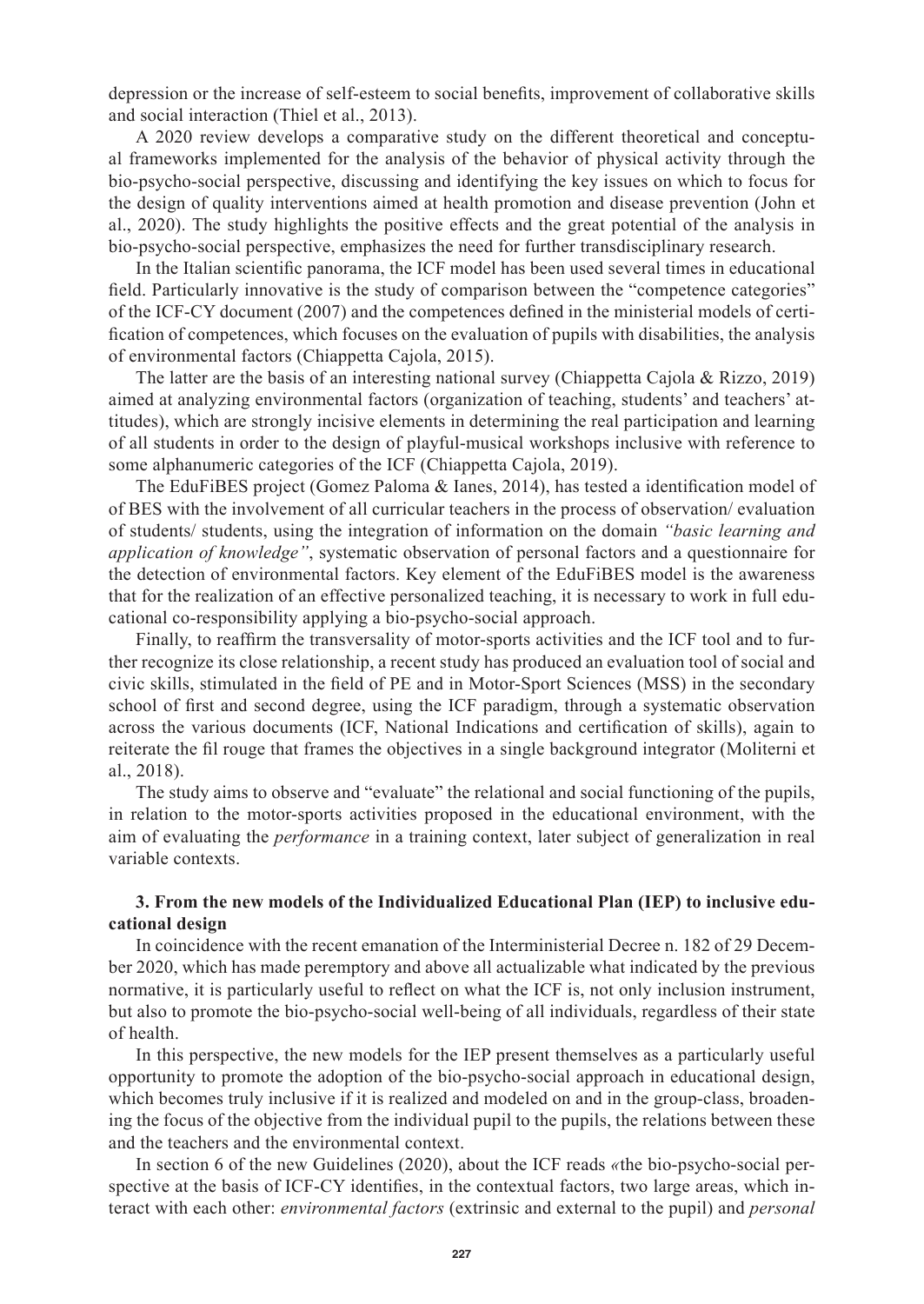*factors* (intrinsic and "internal"), however not yet defined by ICF. Both factors are related to the *Functions of the Body, Personal Activities and Social Participation*, improving, or making possible their functioning (*facilitators*) or hindering it (*barriers*) » (MIUR, 2020).

«Components of activity and participation (level of person) which refer to the performance of a task or an action by an individual, both in an individual perspective (activity) and in a social perspective (participation) of functioning are closely connected with the other components of the ICF that concern the body level (*functions and body structures*) and the level of the environment (*barriers and facilitators*)» (Chiappetta Cajola, 2020, p. 44).

In the didactic activities that characterize the Physical Education the constructs of *activity and participation* constitute the pivot on which the teachers can and must act in order to activate those inter/multi-connections which create favorable conditions for the implementation of effective teaching and learning processes.

With the aim of seizing the opportunity to analyze and understand more deeply the strengths of students/ students thanks to the integration of information acquired in systematic observation during the curricular activities of PE/MSS, here we propose a model of ex-ante and in-itinere evaluation which, following the methodological line of the new IEP, promotes the multidimensional observation approach in the inclusive educational design of the class group.

The proposed systematic observation develops in two phases: a first analysis, carried out by all the teachers of the section or class that proceeds to the observation of the contextual factors with an integrated perspective, bio-psycho-social and ecological (Ianes, 2021), aimed at identifying and analyzing within the class context the elements, facilitators and/or barriers, to be considered in the design of the Annual Class Plan (ACP); the second, carried out by the disciplinary teacher and the support teacher, which makes use of additional and valuable information resulting from the systematic observation carried out in the curricular activity of PE in the first cycle and MSS in the second cycle of education (checklists and/or evaluation sections focusing on: personal and social autonomy, gross-motor and fine-motor skills, communication, knowledge and learning).

Both phases adopt the bio-psycho-social approach, transferring the systematic multidimensional observation of the new IEP models to the analysis of the class, through the observation of the four dimensions identified by paragraph 2 of the Interministerial Decree 2020: *relationship-interaction-socialization, communication-language, autonomy-orientation and cognitive-neuropsychological-learning.*

There is a significant change of perspective that outlines a complete bio-psycho-social and ecological framework of the class group, with enormous educational potential because it systematically defines the strengths on which to identify objectives and expected outcomes, activities, strategies and tools to design and re-design in a flexible, plural and redundant (MI, MEF, 2020) educational interventions appropriate and personalized in an inclusive perspective. This would allow the implementation of effective learning environments aimed at fulfilling one of the primary tasks of education systems, namely, to remove obstacles to learning and participation and to introduce and implement all the necessary facilitators (UNESCO, 2017).

In the inclusive design the spaces and places in which the learning environments are created assume the role of training agents and change (Obliger, 2006; Sanoff, 2001) able to act, feeding/ modifying/shaping ideas, values, beliefs, attitudes that become part of people's experiential experiences, and therefore part of learning-teaching experiences, which fall under those ecological conditions of the educational-didactic context that cannot be ignored.

### **Conclusions**

As widely highlighted, the ICF model from an evaluation tool becomes a guiding model for the adoption of a bio-psycho-social approach to organizational and educational planning; an approach that is very effective in inclusive teaching because it is able to encourage an interpretative reading of the learning environment, not limited to the assessment of opportunities for access to common classes, but oriented to identify and analyze environmental factors to understand and be fully aware of all those elements that can act as facilitators or otherwise create lim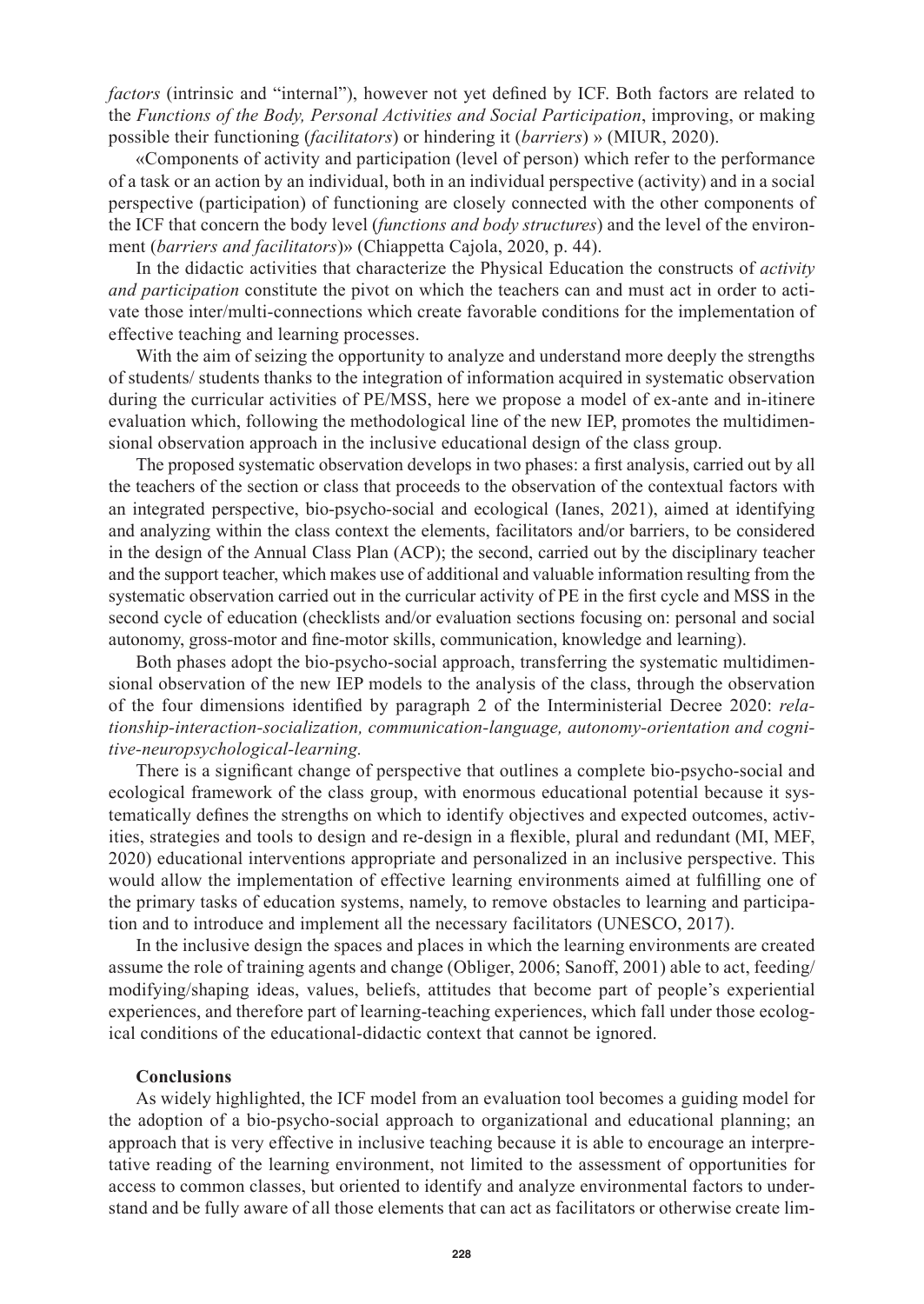iting conditions for the full achievement of educational success (Bramanti & Odifreddi, 2006).

«The convergence between the bio-psycho-social model and the perspective of inclusive education is mainly identified, in the awareness of the role of the environment on learning and the participation of pupils and students, from which it follows the intention to remove the barriers that hinder the process of inclusion» (Chiappetta Cajola, 2019, p. 446).

Thinking, in pedagogical form, the entire methodological, strategic and didactic framework of the ICF (WHO, 2001; 2007) means, in the first place, provide the cultural and anthropological framework in which to read and interpret the educational needs of all pupils/students in the light of a perspective of the overall functioning of the subject-person, respecting the inviolable principle of the holistic nature of his *being* and the complexity in the different and peculiar contexts of formal life and not.

The bio-psycho-social approach, able to taking into account the multiple dimensions that act in a systemic way on the functioning of the subject/subjects and on the effectiveness of the teaching-learning processes, assumes a central role in the inclusive didactic design. The analysis and understanding of all the factors that can influence the student in facilitating or not, and therefore act as barriers or facilitators on his social participation, on attentive abilities, interpersonal interactions, etc., can and must make use of authentic and immersive learning environments (such as laboratory and/or motor-expressive activities), to make more effective and functional to teaching the overall assessment of the student and the class group.

The present proposal to adopt the approach outlined by the recent IEP models for the disciplinary educational design of the class group, wants to make use of an integrated vision, which is realized in view of educational co-responsibility in the class council, with the aim of encouraging teachers to be fully aware of the contextual factors (barriers and/or facilitators) and of the aspects characterizing the person in his multiple and integrated dimensions in order to promote bio-psycho-social wellbeing, creating the conditions conducive to the educational success of each and every one.

The adoption of this type of approach to educational design undoubtedly presents some weakness points, including the indispensable specific training of teachers on the ICF model, that through the knowledge of the basic principles and meanings acquire that awareness necessary for the subsequent application of teaching because «the teacher can become a protagonist of the inclusive process, because he is able to develop his critical thinking in order to implement customized and effective educational actions» (Chiappetta Cajola, 2020, p. 43).

On the other hand, the implementation of this approach to educational design would allow all teachers to familiarize themselves with the ICF model and to adopt this perspective to better frame pupils/ students recognizing the real global operations calibrating the teaching in the *zone of proximal development* of each and every one.

In conclusion, the potential of this approach develops bi-directionally: on the one hand, motor-sports activities, which require specific training (think of the gap of primary school teachers within the PE) confirm its inclusion towing function offering itself as a possibility of declination and manipulation of the ICF model at school. On the other hand, the latter, in the multidimensional perspective returned to the former the role of centrality in learning processes and inclusive practices.

However, this function of towing must be recognized only in an initial phase of the model, as consistently with the consciousness of embodied matrix, the latter can also be declined in the educational planning of other disciplinary areas.

In this sense, effective educational action can be able to overturn the entire inclusion paradigm by promoting educational success and bio-psycho-social well-being for everyone.

#### **References**

Associazione TREELLE. (2010). *Il lifelong learning e l'educazione degli adulti in Italia e in Europa.* Quaderno n. 9.

Aucouturier, B. (2007). *Il metodo Aucouturier. Fantasmi d'azione e pratica psicomotoria*. Mi-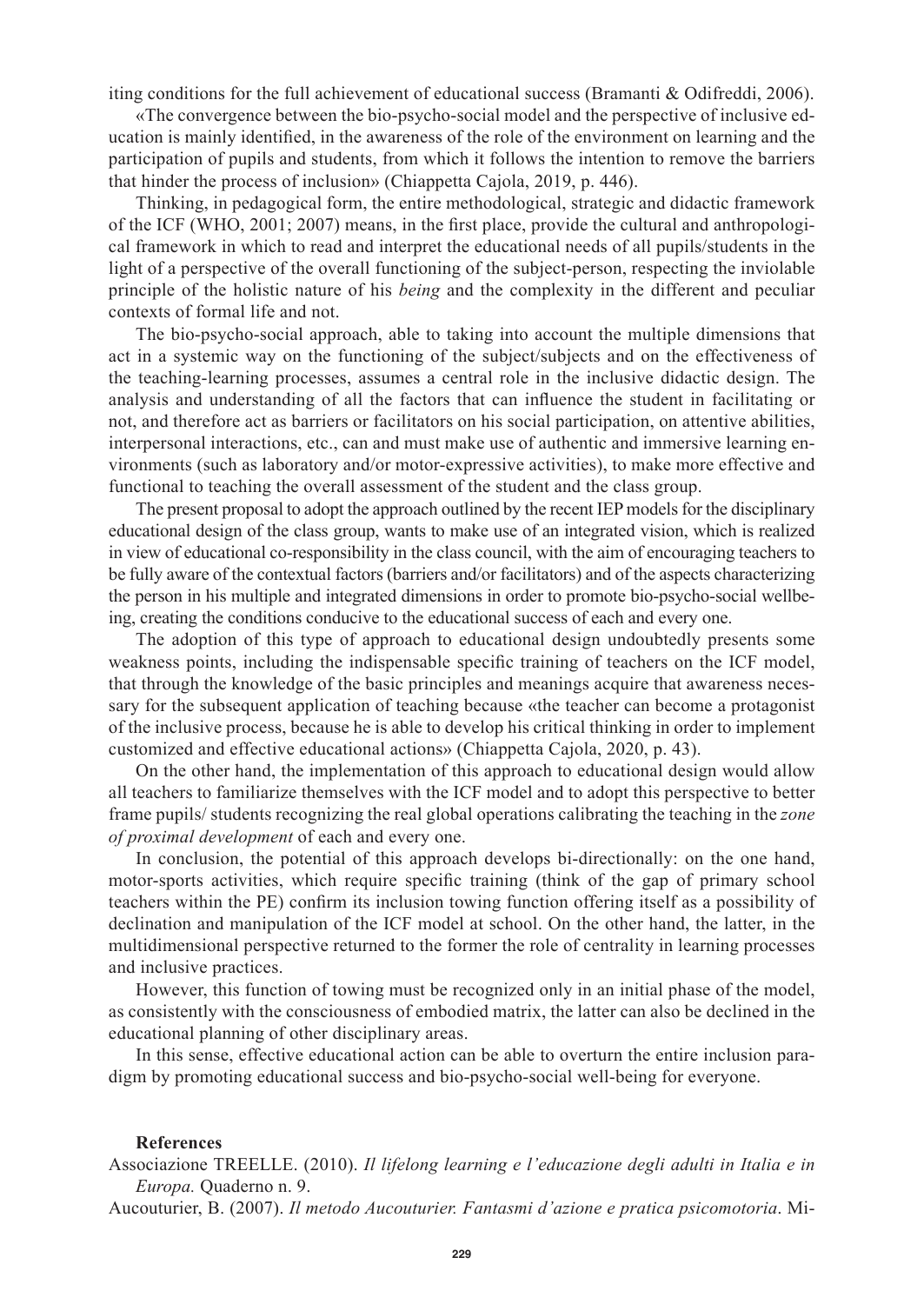lano: Franco Angeli.

- Bailey, R. (2006). Physical education and sport in schools: A review of benefits and outcomes. *Journal of School Health*, 76(8), pp. 397-401.
- Bailey, R., Hilman, C., Arent, S. & Petitpas, A. (2013). Physical activity: an Understimated investement in human capital?. *Journal of Physical Activity and Health*, 10, pp. 289-308.
- Bangsbo, J., Krustrup, P., Duda, J., et al. (2016). The Copenhagen Consensus Conference 2016: children, youth, and physical activity in schools and during leisure time. *British Journal of Sports Medicine*, June 2016. doi:10.1136/bjsports-2016-096325
- Bergman, S. (2007). Public health perspective. How to improve the musculoskeletal health of the population. *Best Practice & Research Clinical Rheumatology*, 21(1), pp. 191–204.
- Borgnolo, G., et al. (2009). *Icf e Convenzione ONU sui diritti delle persone con disabilità. Nuove prospettive per l'inclusione.* Trento: Erickson.
- Bramanti, A. & Odifreddi, D. (Eds.) (2006). *Capitale umano e successo formativo: strumenti, strategie, politiche*. Milano: FrancoAngeli.
- Casolo, F. (2011). *Didattica delle attività motorie per l'età evolutiva.* Milano: Vita e Pensiero.
- Cavill, N., Kahlmeier, S. & Racioppi, F. (2010). *Bewegung und Gesundheit in Europa: Erkenntnisse für das Handeln.* Published in English by the World Health Organization Regional Office for Europe in 2006 under the title Physical activity and health in Europe: evidence for action. Vienna: Austria.
- Chiappetta Cajola, L. & Rizzoli, A.L. (2019). Il laboratorio ludico-musicale come spazio fisico e simbolico per l'educazione inclusiva. *Pedagogia Oggi*, XVII (1), pp. 445-461.
- Chiappetta Cajola, L. (2015). *Didattica inclusiva valutazione e orientamento. ICF-CY, portfolio e certificazione delle competenze degli allievi con disabilità*. Roma: Anicia.
- Chiappetta Cajola, L. (Ed.) (2020). *Come fare sostegno a scuola. Teoria e pratica nella didattica inclusiva*. Roma: Anicia.
- Chiappetta Cajola, L. (2012). *Didattica del gioco e integrazione. Progettare con l'ICF*. Roma: Carocci.
- Cottini, L. (2017). *Didattica speciale e inclusione scolastica*. Roma: Carocci.
- Damiani, P. & Gomez Paloma, F. (2019). Migliorare l'inclusione attraverso l'ICF e l'educazione fisica: elementi di attualità nella sperimentazione EduFiBES. *DdA – Difficoltà di Apprendimento e Didattica Inclusiva.* Erickson, *Vol. 6, n. 3,* pp. 365-383.
- Delle Fave, A. (2005). Le dimensioni psicologiche e culturali della salute: esperienza ottimale e riabilitazione. *Psicologia della salute*, 8(1), pp. 29-40.
- Dunton, G.F., Do, B. & Wang, S.D. (2020). Early effects of the COVID-19 pandemic on physical activity and sedentary behavior in children living in the U.S. *BMC Public Health* 20, 1351. https://doi.org/10.1186/s12889-020-09429-3
- Ford, T., John, A. & Gunnel. D. (2021). Mental health of children and young people during pandemic. *British Medicine Journal*, 372:614.
- Gardner, H. (2005). *Formae mentis. Saggio sulla pluralità delle intelligenze*, Milano: Feltrinelli.
- Giaconi, C. (2015). *Qualità della vita e adulti con disabilità*. Percorsi di ricerca e prospettive inclusive. In C. Giaconi, N. Del Bianco (2018). *Inclusione 3.0*. Milano: Franco Angeli.
- Gison, G., Bonifacio, A., Minghelli, E. (2012). *Autismo e psicomotricità.* Trento: Erickson.
- Gomez Paloma, F. (2004). *Corporeità ed emozioni. Una didattica psicomotoria per la costruzione del saper … essere*. Napoli: Guida.
- Gomez Paloma, F. & Ianes, D. (Eds.) (2014). *Dall'Educazione Fisica e Sportiva alle Prassi Inclusive. Il modello di identificazione EduFiBES*. Trento: Erickson.
- Hollenweger, J. (2009). *La pianificazione e la valutazione degli interventi nel campo dell'istruzione. Il ruolo dell'ICF-CY*. In Borgnolo, G., et al. (2009). *Icf e Convenzione ONU sui diritti delle persone con disabilità. Nuove prospettive per l'inclusione*. (pp. 81-93). Trento: Erickson.
- Hummel, A., Krug, J., Rohrberg, K. & Rausch, L. (2016). *Impulse und Perspektiven für die*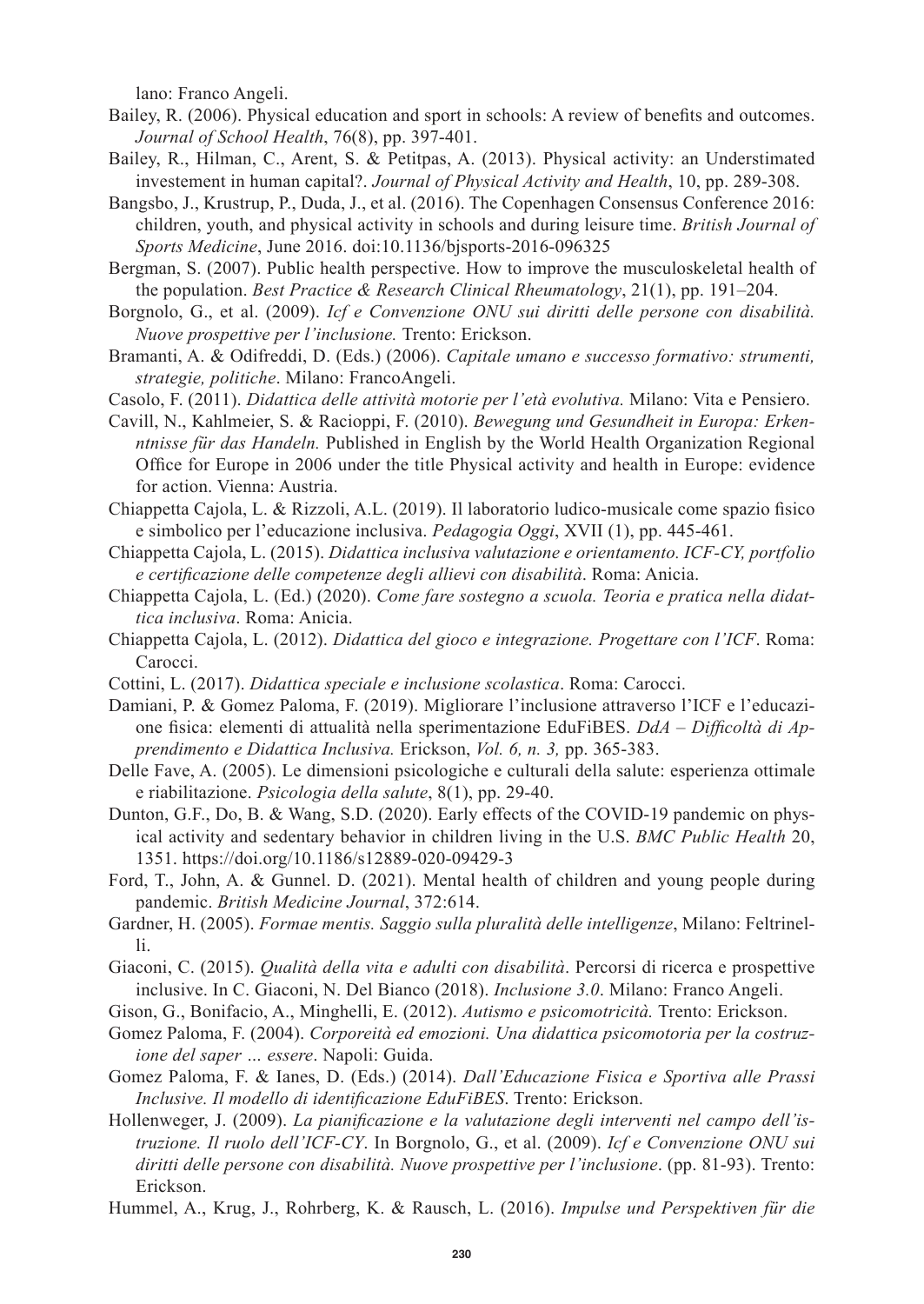*Entwicklung der Sportwissenschaft.* Inputs and perspectives for the development of sport science. In Diesner, T., Ketting, M., Scupin, O. & Wessel, K.F. (Eds.). *Humanontogenetik - Interdisziplinäre Theorie und Brücke in die Praxis. Humantogenetics - Interdisciplinary theory and a bridge to praxis*. Berlin: Lagos Verlag, p. 171–85.

- Ianes, D. (2013). *Bisogni Educativi Speciali su base ICF: un passo verso la scuola inclusiva*. Aprile 2013.
- Ianes, D., Cramerotti, S. & Fogarolo, F. (2021). *Il nuovo PEI in prospettiva bio-psico-sociale ed ecologica. I modelli e le Linee guida del Decreto interministeriale n. 182 29/12/2020 commentati e arricchiti di strumenti ed esempi*. Trento: Erickson.
- Ianes, D. & Cramerotti, S. (2011). *Usare l'ICF nella scuola*. Trento: Erickson.
- Ianes, D. & Gomez Paloma, F. (2014). *Dall'Educazione Fisica e Sportiva alle Prassi Inclusive*. Trento: Erickson.
- Isidori, E. (2010). *Pedagogia dello sport*. Roma: Carocci.
- John, J.M., Haug, V. & Thiel, A. (2020). Physical Activity Behavior from a Transdisciplinary Bio-psycho-social Perspective: a Scoping Review. *Journal of Sports Medicine,* 6:49 https:// doi.org/10.1186/s40798-020-00279-2
- Mandolesi, L. (2012). *Neuroscienze dell'attività motoria. Verso un sistema cognitivo-motorio.*  Springer Verlag.
- McLennan, N., & Thompson, J. (2015). *Quality Physical Education (QPE): Guidelines for Policy Makers*. Paris: UNESCO Publishing.
- Moliterni, P., Magnanini, A. & Ferraro, A. (2018). L'ICF-CY in Educazione Fisica: uno strumento per la valutazione delle competenze sociali e civiche. *Formazione & Insegnamento* XVI, 1, pp. 83-94.
- Moliterni, P, Magnanini, A. & Ferraro, A. (2018). L'ICF-CY in Educazione Fisica: uno strumento per la valutazione delle competenze sociali e civiche. *Formazione & Insegnamento*, XVI, 1, pp. 83-94.
- Moliterni, P. (2012). *Le scienze motorie e sportive tra trasversalità e specificità*. In Antonieti, A. & Triani, P. (Ed.) *Pensare e innovare l'educazione* (pp. 229-236). Milano: Vita e pensiero.
- Moretti, M., Alves, I., & Maxwell, G. (2012). A systematic literature review of the situation of the ICF-CY in education: a useful tool or a flight of fancy? *Am J PhysMedRehabil*, 91(suppl), pp. 103-117.
- Munz, B. & Thiel, A. (2018). Individualisiertes Training–ein biopsychosozialer Ansatz. Individualized training - a bio-psycho-social approach. In *Deutsche Zeitschrift für Sportmedizin*. 69.
- Oblinger, D. (2006). *Learning Spaces, Educause*. www.edu cause/learningspaces.
- Pesce, C., Marchetti, R., Motta, A. & Bellucci, M., (2015). *Joy of moving. Movimenti e Immaginazione. Giocare con la variabilità per promuovere lo sviluppo motorio, cognitivo e del cittadino.* Torgiano (PG): Calzetti e Mariucci Editori.
- Sanoff, H. (2001). *School Building Assessment Methods*. Washington DC: National Clearinghouse for Educational Facilities.
- Schalock, R.L. & Verdugo Alonso, M.A. (2002). Handbook of Quality of Life for Human Service Practitionners. Whashington, DC.: *American Association on Mental Retardation.*
- Sen, A. (2011). *L'idea di giustizia*. Milano: Mondadori. In Ianes, D. (2013). *Bisogni Educativi Speciali su base ICF: un passo verso la scuola inclusiva.* Aprile 2013
- Thiel, A., Seiberth, K. & Mayer, J. (2013). Sportsoziologie. Ein Lehrbuch in 13 Lektionen. *Sport sociology,* Meyer & Meyer Verlag: Aachen.
- Vygotskji, L.S. (1979). *Il gioco e la sua funzione nello sviluppo psichico del bambino*. Riforma della scuola.
- D. Lgs 13 aprile 2017, n. 66, *Norme per la promozione dell'inclusione scolastica degli studenti con disabilità, a norma dell'articolo 1, commi 180 e 181, lettera c), della legge 13 luglio 2015, n. 107,* Gazzetta Ufficiale n.112 del 16-5-2017 - Suppl. Ordinario n. 23.
- Decreto Legislativo 7 agosto 2019, n. 96 *Disposizioni integrative e correttive al decreto legis-*